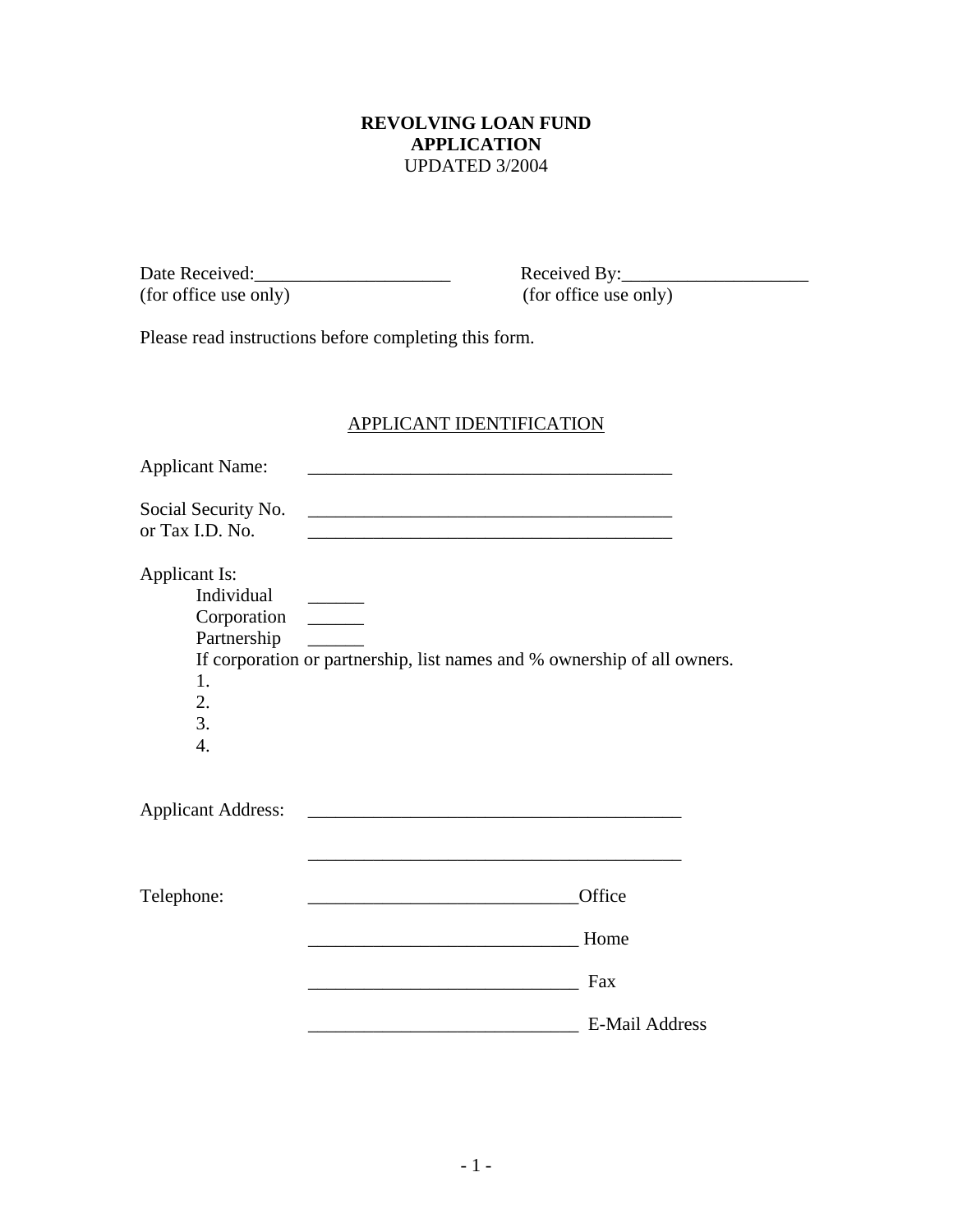| Identify others who will be contractually liable for repayment of loan:<br>Name | Address                                              | Telephone                                                                                                                                                                                                                              |
|---------------------------------------------------------------------------------|------------------------------------------------------|----------------------------------------------------------------------------------------------------------------------------------------------------------------------------------------------------------------------------------------|
|                                                                                 | PROJECT IDENTIFICATION                               |                                                                                                                                                                                                                                        |
| Project Address:                                                                |                                                      |                                                                                                                                                                                                                                        |
|                                                                                 |                                                      |                                                                                                                                                                                                                                        |
| Legal Description:                                                              |                                                      |                                                                                                                                                                                                                                        |
|                                                                                 |                                                      | Property Owner's Name:<br><u>International contract of the set of the set of the set of the set of the set of the set of the set of the set of the set of the set of the set of the set of the set of the set of the set of the se</u> |
| Owner's Address:                                                                |                                                      |                                                                                                                                                                                                                                        |
|                                                                                 |                                                      |                                                                                                                                                                                                                                        |
| Is Applicant a Tenant? Yes:                                                     | (If yes, attach Lease Agreement)                     | $No:\underline{\hspace{2.5cm}}$                                                                                                                                                                                                        |
| <b>Structure's Current Use:</b>                                                 | vacant<br>commercial<br>residential<br>mixed use     |                                                                                                                                                                                                                                        |
| Project Will Result In:                                                         | new office space<br>new residential<br>new mixed use | new retail or restaurant                                                                                                                                                                                                               |

Completed Project Will Provide For \_\_\_\_\_\_\_\_\_\_New Jobs.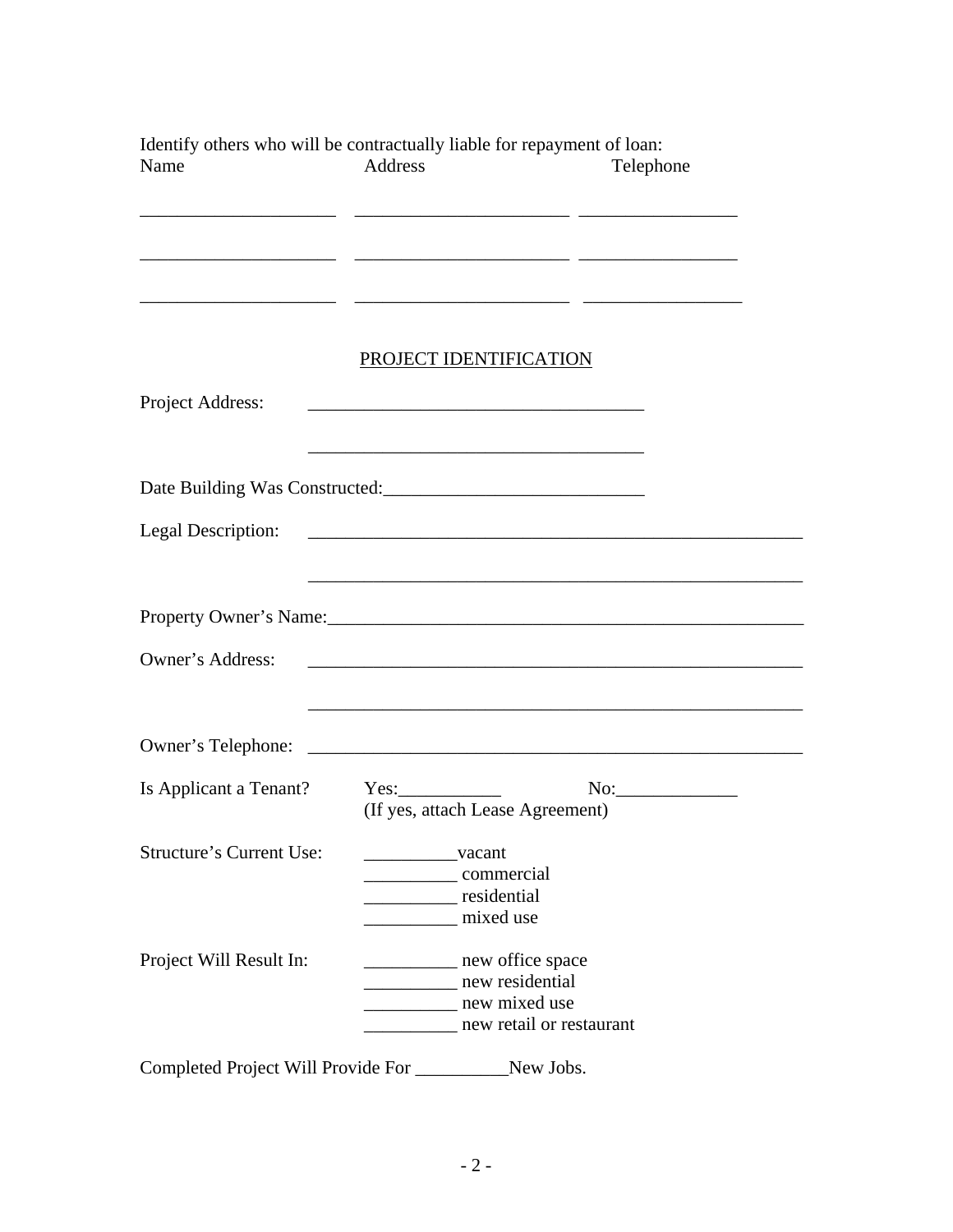Provide Brief Description of New Use Below:

## HISTORICAL STATUS

\_\_\_\_\_\_\_\_\_\_\_\_\_\_\_\_\_\_\_\_\_\_\_\_\_\_\_\_\_\_\_\_\_\_\_\_\_\_\_\_\_\_\_\_\_\_\_\_\_\_\_\_\_\_\_\_\_\_\_\_\_\_\_\_\_\_\_\_\_\_\_\_

\_\_\_\_\_\_\_\_\_\_\_\_\_\_\_\_\_\_\_\_\_\_\_\_\_\_\_\_\_\_\_\_\_\_\_\_\_\_\_\_\_\_\_\_\_\_\_\_\_\_\_\_\_\_\_\_\_\_\_\_\_\_\_\_\_\_\_\_\_\_\_\_

| Is the building located in the downtown National Register District?  |
|----------------------------------------------------------------------|
| Is the building a "contributing" building in the district?           |
| Is the building individually listed on the National Register?        |
| Does the building have a "state" historic marker?                    |
| Does the building have a local HC (Historical Cultural) designation? |
| *Attach current & historic photographs of building facade.           |

#### DESIGN INFORMATION

\*Please provide site plans for any work to be completed on the interior or exterior. \*Please submit colored renderings of work to be completed on facade.

In the categories below and on the following pages, please submit a detailed description of proposed work. If not applicable, simply write "NA".

\_\_\_\_\_\_\_\_\_\_\_\_\_\_\_\_\_\_\_\_\_\_\_\_\_\_\_\_\_\_\_\_\_\_\_\_\_\_\_\_\_\_\_\_\_\_\_\_\_\_\_\_\_\_\_\_\_\_\_\_\_\_\_\_\_\_\_\_\_

\_\_\_\_\_\_\_\_\_\_\_\_\_\_\_\_\_\_\_\_\_\_\_\_\_\_\_\_\_\_\_\_\_\_\_\_\_\_\_\_\_\_\_\_\_\_\_\_\_\_\_\_\_\_\_\_\_\_\_\_\_\_\_\_\_\_\_\_\_

\_\_\_\_\_\_\_\_\_\_\_\_\_\_\_\_\_\_\_\_\_\_\_\_\_\_\_\_\_\_\_\_\_\_\_\_\_\_\_\_\_\_\_\_\_\_\_\_\_\_\_\_\_\_\_\_\_\_\_\_\_\_\_\_\_\_\_\_\_

\_\_\_\_\_\_\_\_\_\_\_\_\_\_\_\_\_\_\_\_\_\_\_\_\_\_\_\_\_\_\_\_\_\_\_\_\_\_\_\_\_\_\_\_\_\_\_\_\_\_\_\_\_\_\_\_\_\_\_\_\_\_\_\_\_\_\_\_\_

Describe existing exterior facade materials proposed to be removed: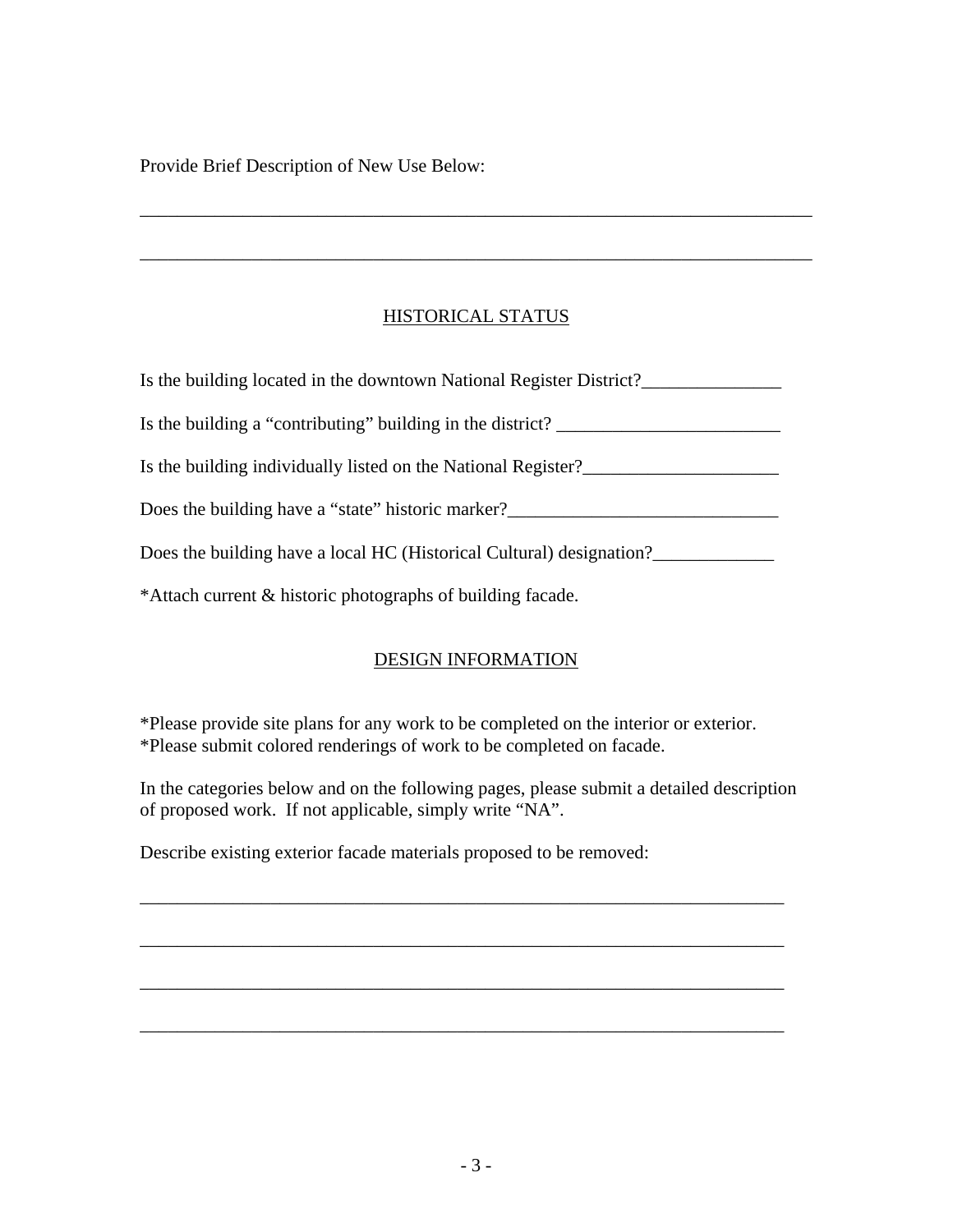| Storefront:                                | <u> 1980 - Johann Barbara, martin amerikan ba</u>                                                                     |
|--------------------------------------------|-----------------------------------------------------------------------------------------------------------------------|
|                                            | and the control of the control of the control of the control of the control of the control of the control of the      |
| Transoms:                                  |                                                                                                                       |
| Window glass treatment:                    |                                                                                                                       |
| Storefront:                                | <u> 1980 - Johann Barn, mars ann an t-Amhain an t-Amhain an t-Amhain an t-Amhain an t-Amhain an t-Amhain an t-Amh</u> |
|                                            |                                                                                                                       |
| Transoms:                                  | ,我们也不能在这里的时候,我们也不能在这里的时候,我们也不能会在这里的时候,我们也不能会在这里的时候,我们也不能会在这里的时候,我们也不能会在这里的时候,我们也不                                     |
| Preparation of substrate to receive paint: |                                                                                                                       |
|                                            |                                                                                                                       |
| Paint colors and location:                 |                                                                                                                       |
|                                            |                                                                                                                       |

Describe window frame and glass treatment (repair, replacement, etc.):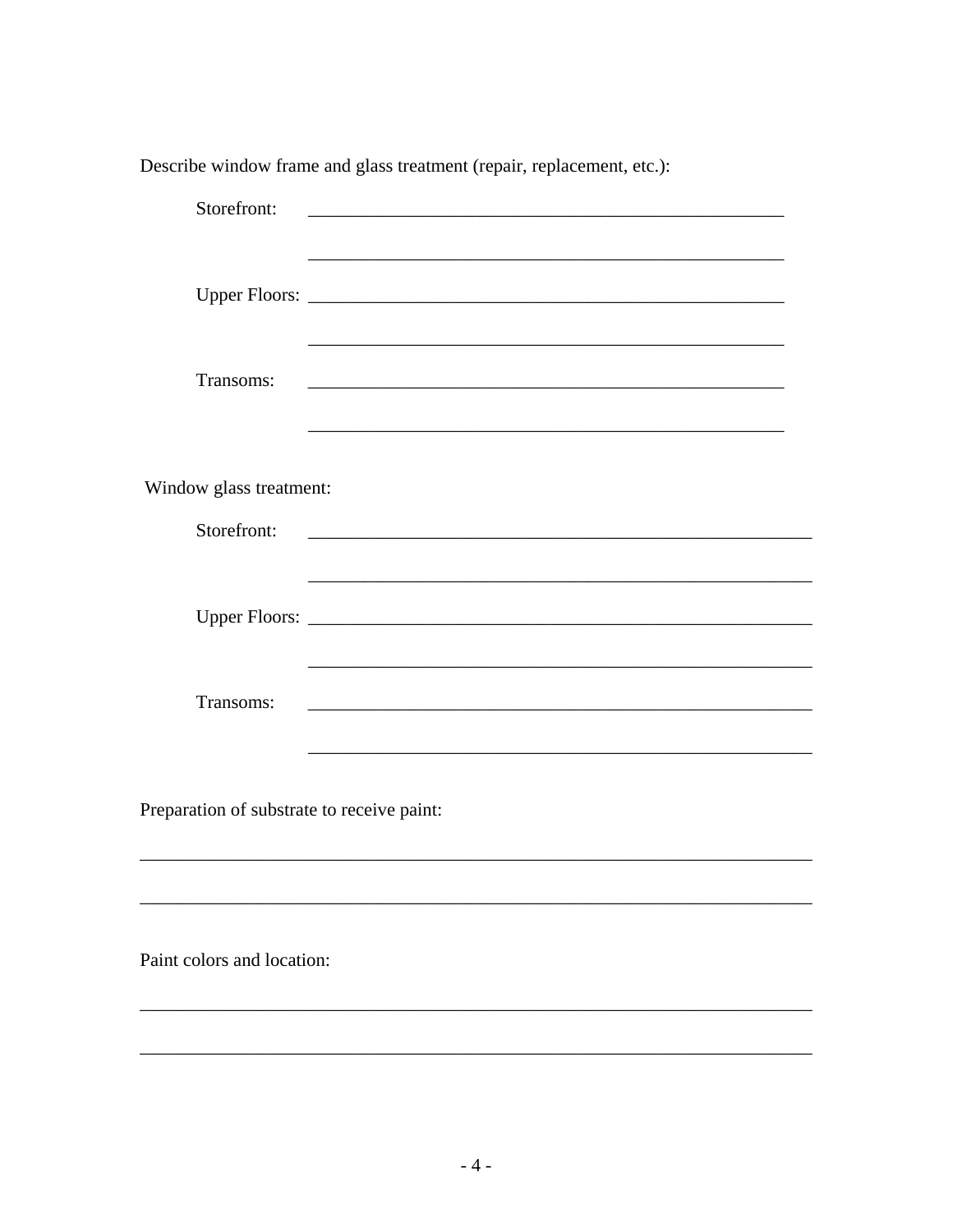Door treatment (repair, replacement, etc.):

| Signage:                                                                                                                                                                                     |
|----------------------------------------------------------------------------------------------------------------------------------------------------------------------------------------------|
| Size:                                                                                                                                                                                        |
| <u> 1989 - Johann Barn, mars ann an t-Amhair ann an t-A</u><br><u> 1989 - Johann John Stone, mars et al. 1989 - John Stone, mars et al. 1989 - John Stone, mars et al. 1989 - John Stone</u> |
| Illuminated? $Yes( ) No( ) How?$                                                                                                                                                             |
| Location:<br><u> 2000 - 2000 - 2000 - 2000 - 2000 - 2000 - 2000 - 2000 - 2000 - 2000 - 2000 - 2000 - 2000 - 2000 - 2000 - 200</u>                                                            |
| Materials:<br><u> 2008 - Johann Amerikaanse kommunister († 2008)</u>                                                                                                                         |
| Please describe any repair that will be completed on the roof, gutters, down spouts, etc:                                                                                                    |
|                                                                                                                                                                                              |
| Describe work to be completed on each elevation (exterior wall) of the building:                                                                                                             |
|                                                                                                                                                                                              |
|                                                                                                                                                                                              |
| Describe parking facilities, number of vehicles accommodated:                                                                                                                                |
|                                                                                                                                                                                              |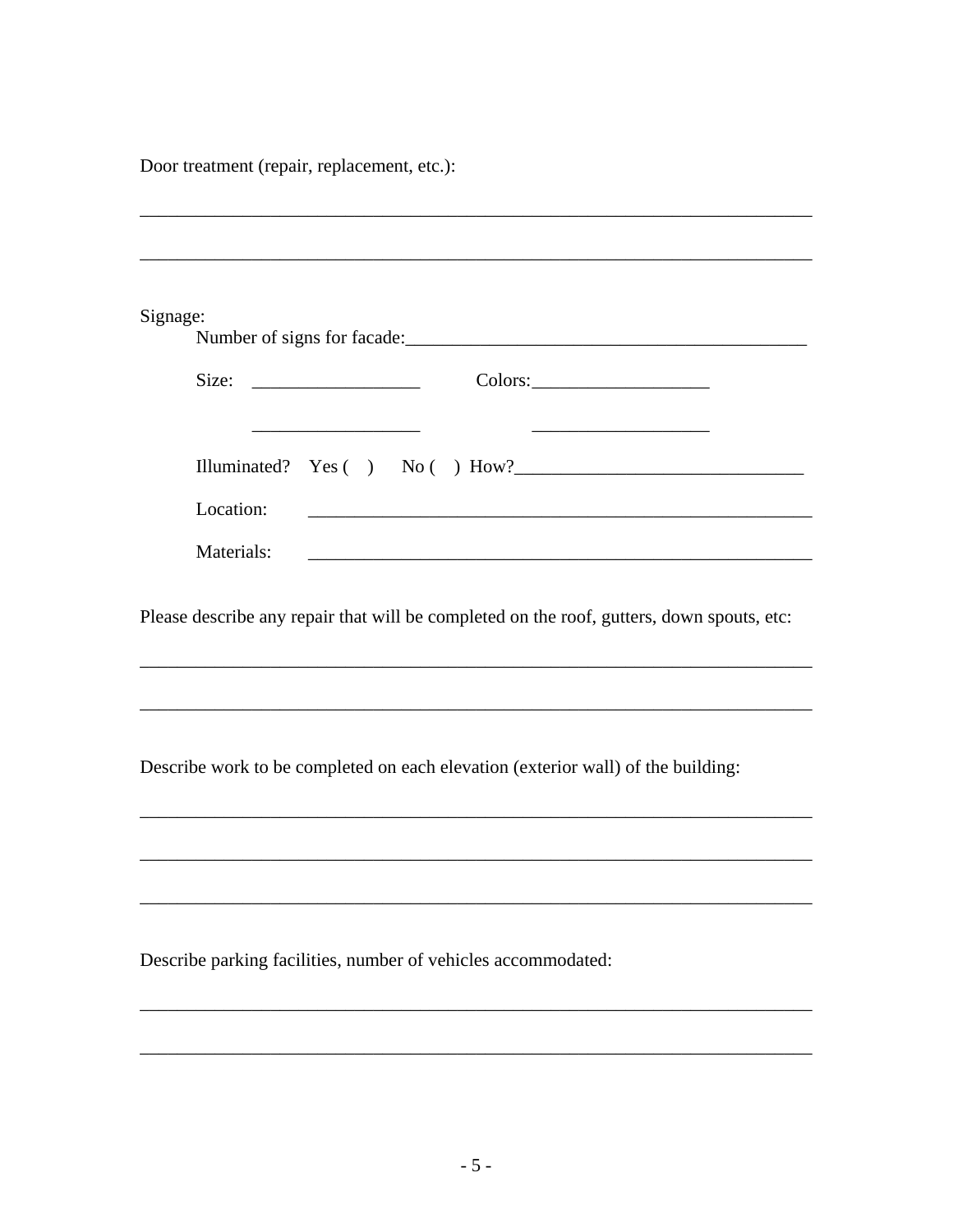Describe accessibility accommodations:

Description of interior work to be completed:

Brick and mortar (including tuckpointing) or stucco repair:

Brick and mortar or stucco cleaning, do not sandblast:

Cornice treatment:

Awnings: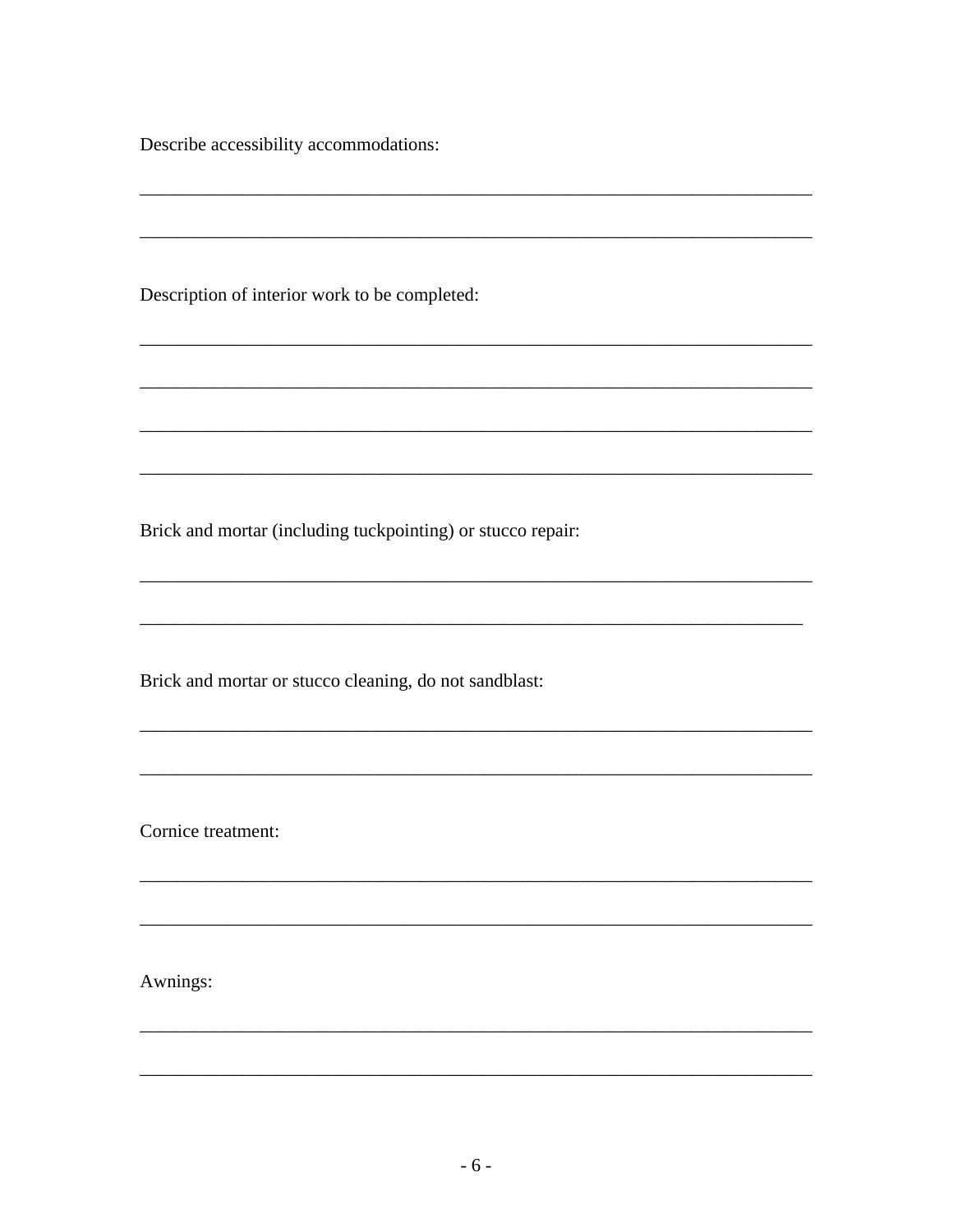Storefront repair and/or replacement:

| Estimated time of construction (month) ___________________until (month) ____________________________<br>(year). |  |
|-----------------------------------------------------------------------------------------------------------------|--|
| FINANCIAL INFORMATION                                                                                           |  |
| 1. Amount requested from Revolving Loan Fund \$                                                                 |  |
| 2. Matching funds and if applicable, other funding \$                                                           |  |
| 3. Total project cost \$                                                                                        |  |
| Percentage of <u>loan</u> for exterior work: ________________%                                                  |  |
| Percentage of <u>loan</u> for interior work: ________________%                                                  |  |
| Loan amortization requested (maximum 10 years): _________________________________                               |  |
|                                                                                                                 |  |
| Proposed collateral:                                                                                            |  |
|                                                                                                                 |  |
|                                                                                                                 |  |
|                                                                                                                 |  |
|                                                                                                                 |  |
|                                                                                                                 |  |
|                                                                                                                 |  |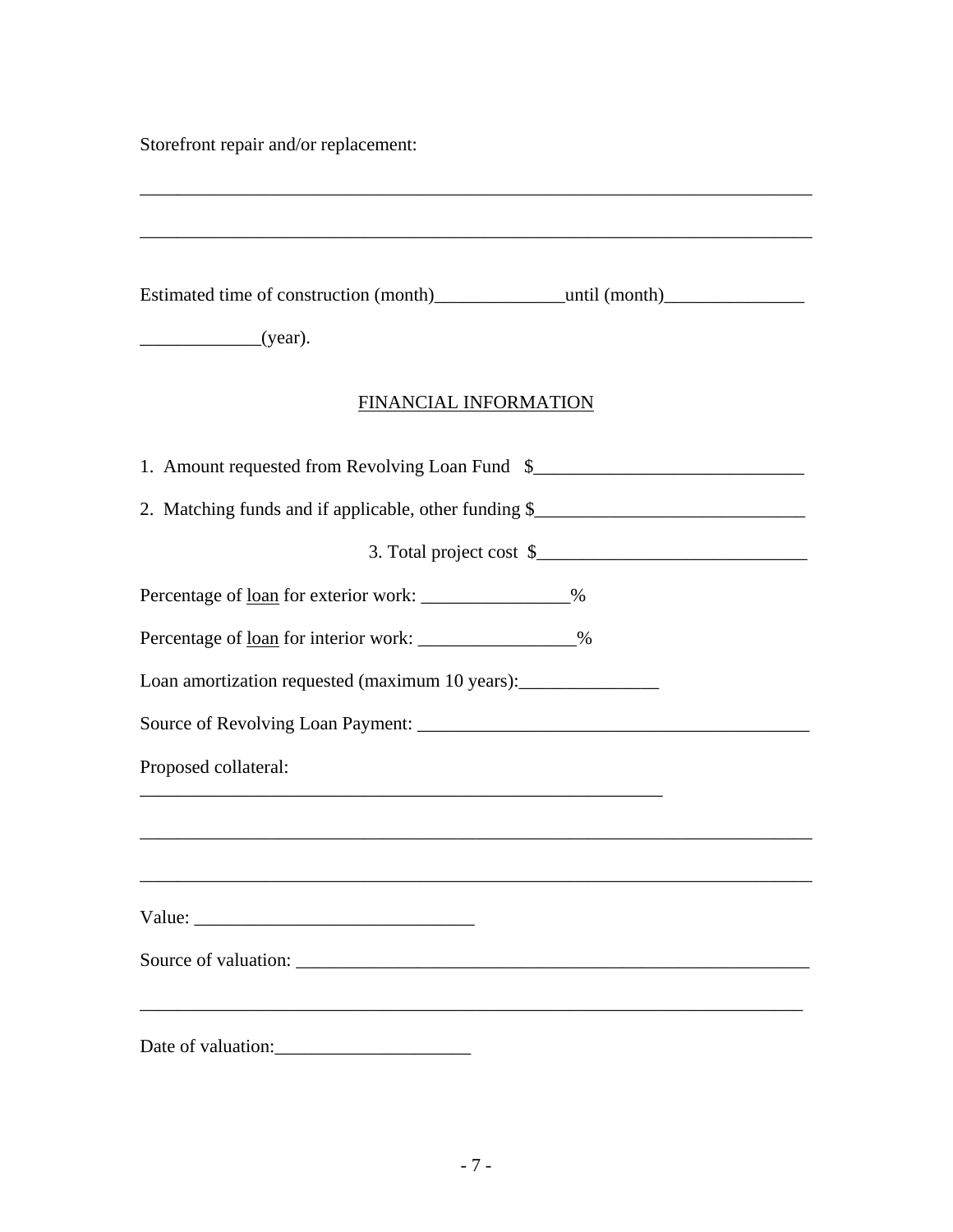Matching funds will come from…..\_\_\_\_\_\_\_\_\_\_\_\_\_\_\_\_\_\_\_\_\_ Matching funds must be dollar for dollar of loan request

\*Is a document proving the applicant is a "qualified borrower" from this financial institution attached?\_\_\_\_\_\_\_\_\_\_\_\_\_\_\_\_\_\_\_\_\_\_\_\_\_\_\_\_\_\_\_\_\_\_\_\_\_\_\_\_\_\_\_\_\_\_\_\_

The undersigned certifies that the information contained in this application and attachments has been carefully read and is true and correct. I understand that members of the Board of Directors and the Finance and Design Review Committee may "review" the project before, during and after construction, and that Main Street may place signage at the site stating that applicant has utilized the Main Street incentive program.

\_\_\_\_\_\_\_\_\_\_\_\_\_\_\_\_\_\_\_\_\_\_\_\_\_\_\_\_\_\_\_\_\_\_\_\_ \_\_\_\_\_\_\_\_\_\_\_\_\_\_\_\_\_\_\_\_\_\_\_\_\_\_\_\_\_\_\_\_\_

Signature of Applicant Date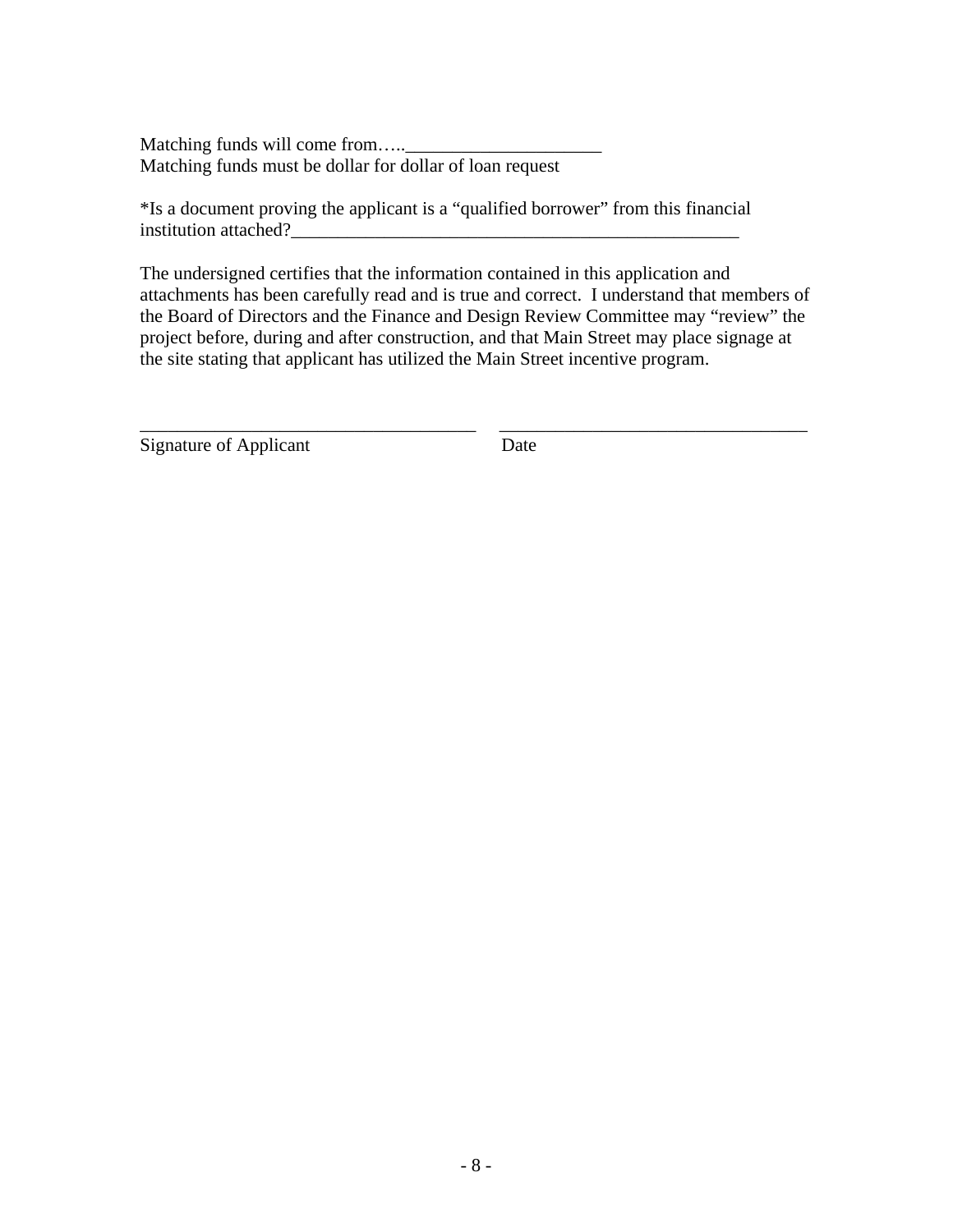# FOR MAIN STREET USE ONLY

| <b>Committee Members Present:</b>                                         |
|---------------------------------------------------------------------------|
| <u> 1989 - Johann Barbara, margaret eta idazlearia (h. 1989).</u>         |
|                                                                           |
| <u> 1989 - Johann Barbara, margaret eta idazlea (h. 1989).</u>            |
|                                                                           |
|                                                                           |
| Outcome: <u>contract and a series</u>                                     |
| Information requested by Main Street Finance and Design Review Committee: |
|                                                                           |
|                                                                           |
|                                                                           |
|                                                                           |
| If needed, date of second Finance and Design Review Committee:            |
| <b>Committee Members Present:</b>                                         |
|                                                                           |
|                                                                           |
|                                                                           |
|                                                                           |
|                                                                           |
| Outcome:                                                                  |